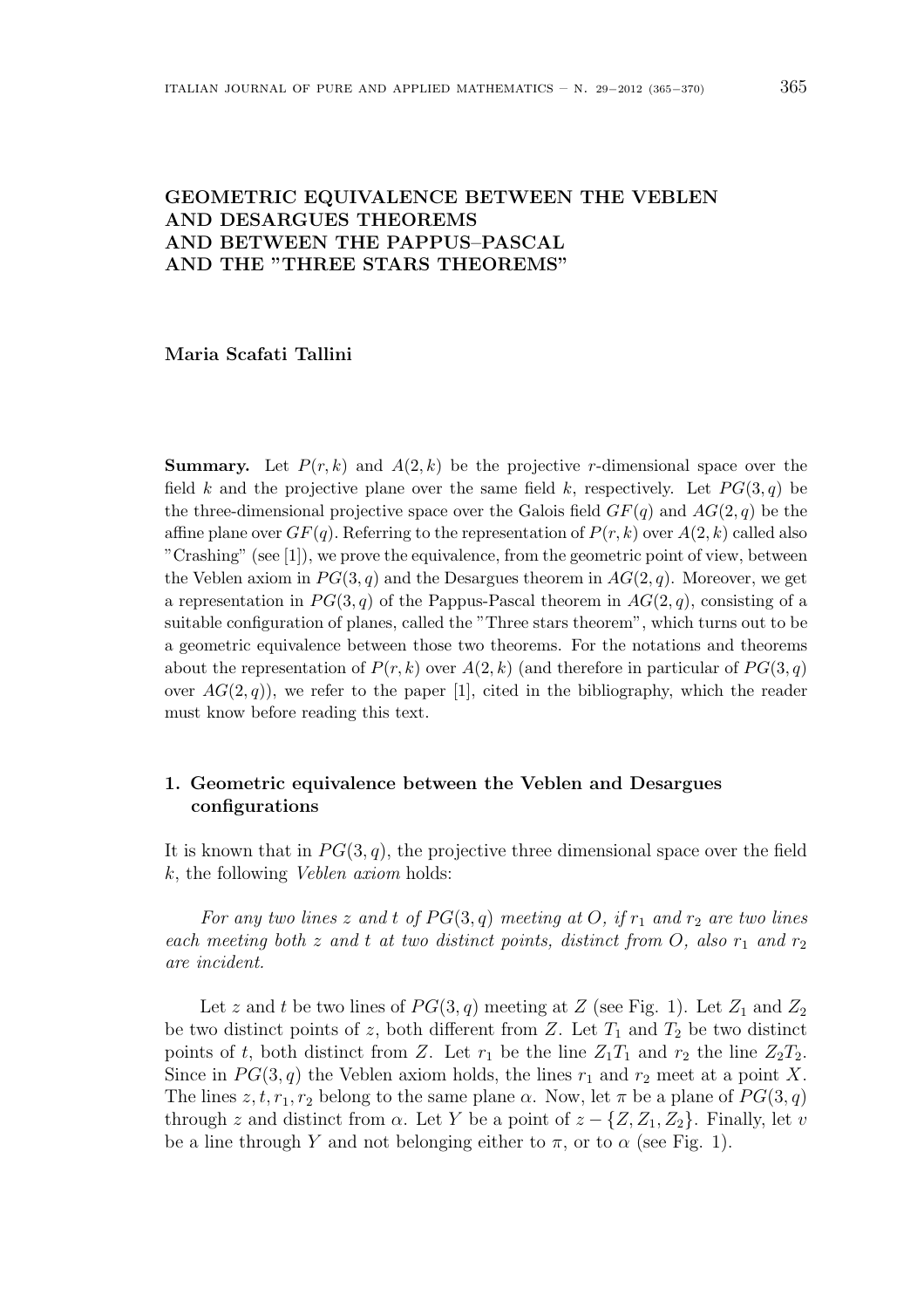Let us represent (using the crashing [1]) the Veblen configuration of  $PG(3, q)$ in the affine plane  $AG(2, q)$ . The points Z,  $Z_1$  and  $Z_2$  are represented by three distinct lines  $z, z_1, z_2$  of  $AG(2, q)$ . The line t belongs to the class a) of [1] and therefore is represented in  $AG(2, q)$  by an ordered pair of distinct points A and B of  $z'$ . The point  $T_1$  of t is transformed in an ordered pair of parallel and distinct lines through A and B, let they be a and b respectively. The point  $T_2$  is transformed in the ordered pair of parallel and distinct lines  $a'$  and  $b'$  through  $A$ and B, respectively.



Figure 1. The Veblen configuration.

The line  $Z_1T_1$  is represented in  $AG(2, q)$  by the ordered pair of distinct points  $(A', B')$ , with  $A' = \alpha \cap z$ ,  $B' = b \cap z_1$ . The line  $T_2 Z_2$  is represented in  $AG(2, q)$  by the ordered pair of distinct points  $(A'', B'')$ , with  $A'' = a' \cap z_2$ ,  $B'' = b' \cap z_2$ . By the Veblen axiom in  $PG(3, q)$ , the lines  $Z_1T_1$  and  $Z_2T_2$  meet at a point X which does not belong either to v, or to  $\pi$ , therefore such a point is represented by an ordered pair of parallel and distinct lines of  $AG(2, q)$ . It follows that the line  $A'A''$ and the line  $B'B''$  of  $AG(2, q)$  are parallel (see Fig. 2), since the line represented by the ordered pair  $(A', B')$  and the line represented by the ordered pair  $(A'', B'')$ must have a point in common, which is necessarily represented by an ordered pair of parallel and distinct lines.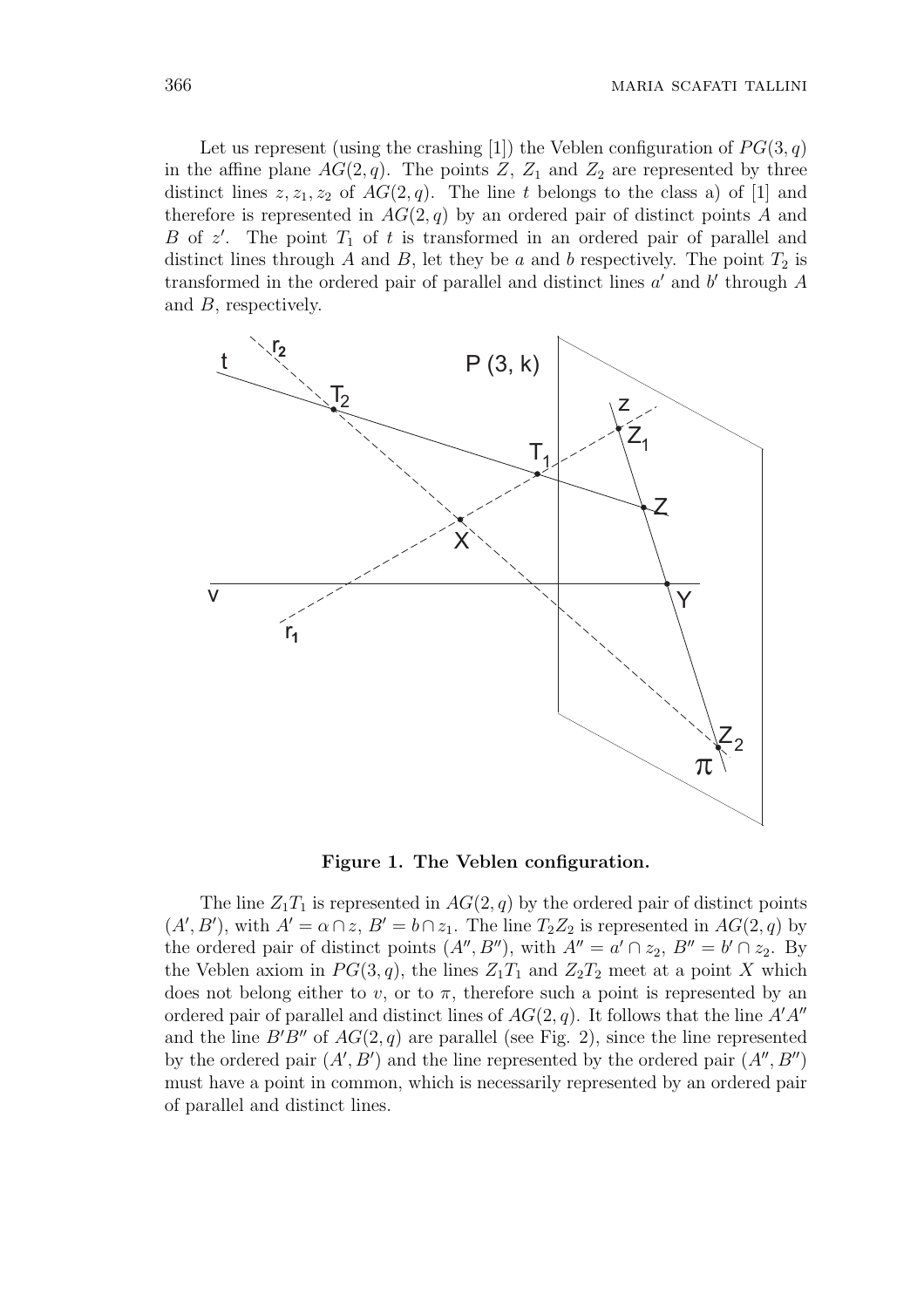The configuration obtained in this way in  $AG(2, q)$  is the affine plane Desargues configuration. Conversely, let us consider the affine Desargues configuration in  $AG(2, q)$ , as in Fig. 2. The line t of  $PG(3, q)$  represented by the ordered pair of distinct points A and B of  $z'$  and the line z of  $\pi$  containing the points represented by the lines z, z', z<sub>2</sub> meet at the point Z, represented by the line z'. The line  $r_1$ of  $PG(3,q)$  (see Fig. 1) represented in  $AG(2,q)$  by the ordered pair  $(A', B')$  and the line  $r_2$  of  $PG(3, q)$ , represented by the ordered pair  $(A'', B'')$  both meet z and t. By the Desargues theorem the lines  $B'B''$  and  $A'A''$  of  $AG(2, q)$  are parallel. It follows that the lines  $r_1$  and  $r_2$  meet at X, represented by the ordered pair of parallel and distinct lines  $A'A''$  and  $B'B''$ . Therefore, the Desargues configuration (see Fig. 2) changes to the Veblen configuration of  $PG(3, q)$  (see Fig. 1). So, the geometric equivalence of Veblen and Desargues configurations is proved.



Figure 2. The Desargues affine configuration.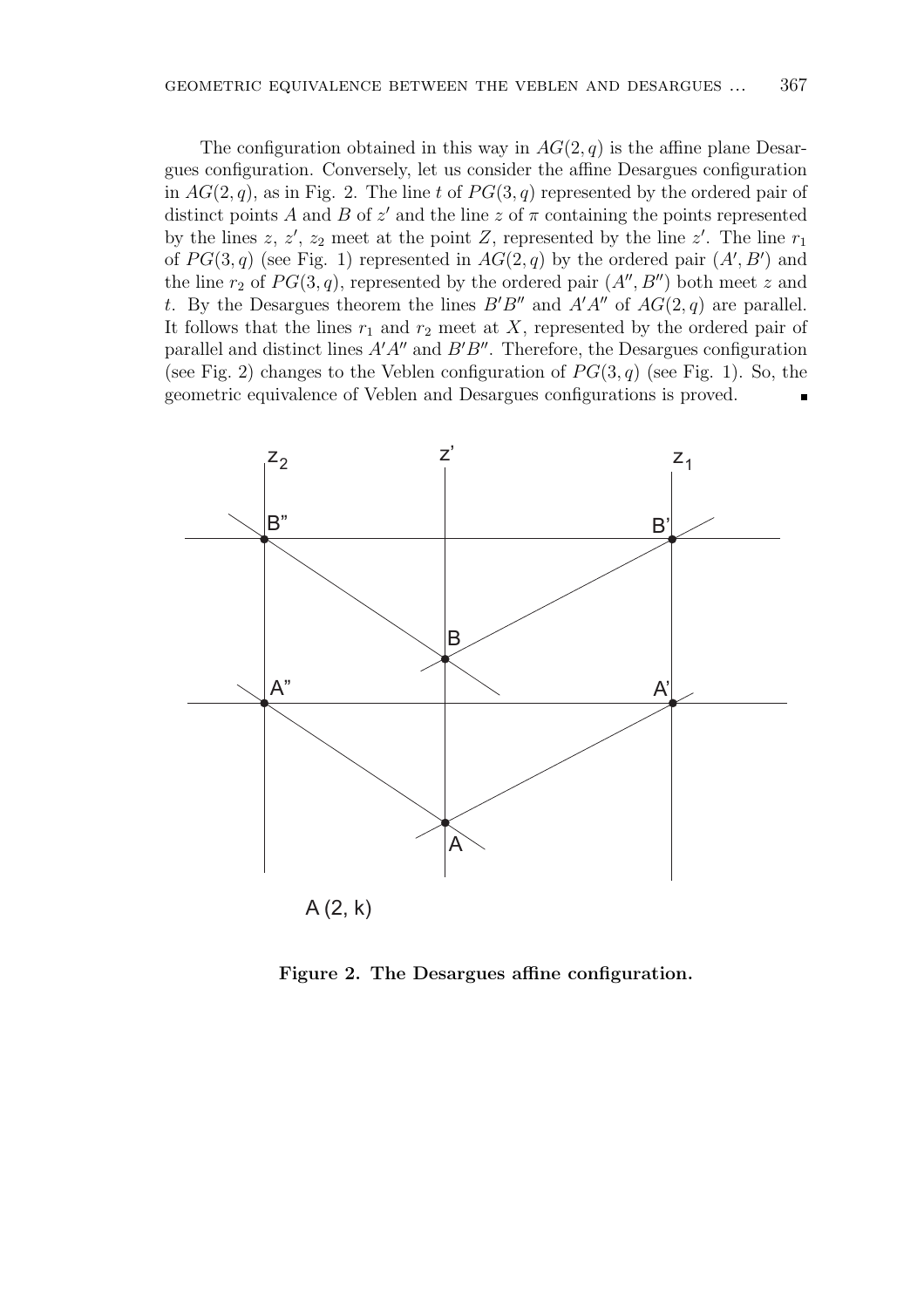## 2. The three stars theorem in  $PG(3,q)$  and its equivalence with the Pappus–Pascal theorem in the affine plane  $AG(2, q)$

**Theorem 1. The "three stars theorem".** Let  $PG(3,q)$  be the projective three dimensional space over the field k. Let v be a line of  $PG(3,q)$  and let  $\pi$  be a plane not through v meeting v at a point Y. Let  $U_1$  and  $U_2$  be two points of v, distinct between them and from Y. Let  $A_1$  and  $A_2$  be two distinct points of  $\pi$  such that the line  $A_1A_2 = d$  does not contain Y. Let  $s_1, s_2, s_3$  be three lines of  $\pi$  through  $A_1$  distinct between them and from d and not through Y. Let  $s'_1, s'_2, s'_3$  be three lines of  $\pi$  not through  $A_2$ , distinct between them and from d and not through Y. Denoting by  $\gamma(U_i, s_j)$  the plane through  $U_i$  and the line  $s_j$   $(i = 1, 2, j = 1, 2, 3)$ , assume that the following two conditions are satisfied:

- 1) The planes  $\gamma(U_1, s_1)$ ,  $\gamma(U_2, s_2)$ ,  $\gamma(U_1, s'_2)$  and  $\gamma(U_2, s'_1)$  belong to a star.
- 2) The planes  $\gamma(U_1, s_2)$ ,  $\gamma(U_2, s_3)$ ,  $\gamma(U_1, s_3')$  and  $\gamma(U_2, s_2')$  belong to a star (see Fig. 3).

Then, the four planes  $\gamma(U_1, s_3)$ ,  $\gamma(U_2, s_1)$ ,  $\gamma(U_1, s'_1)$  and  $\gamma(U_2, s'_3)$  belong to a star.

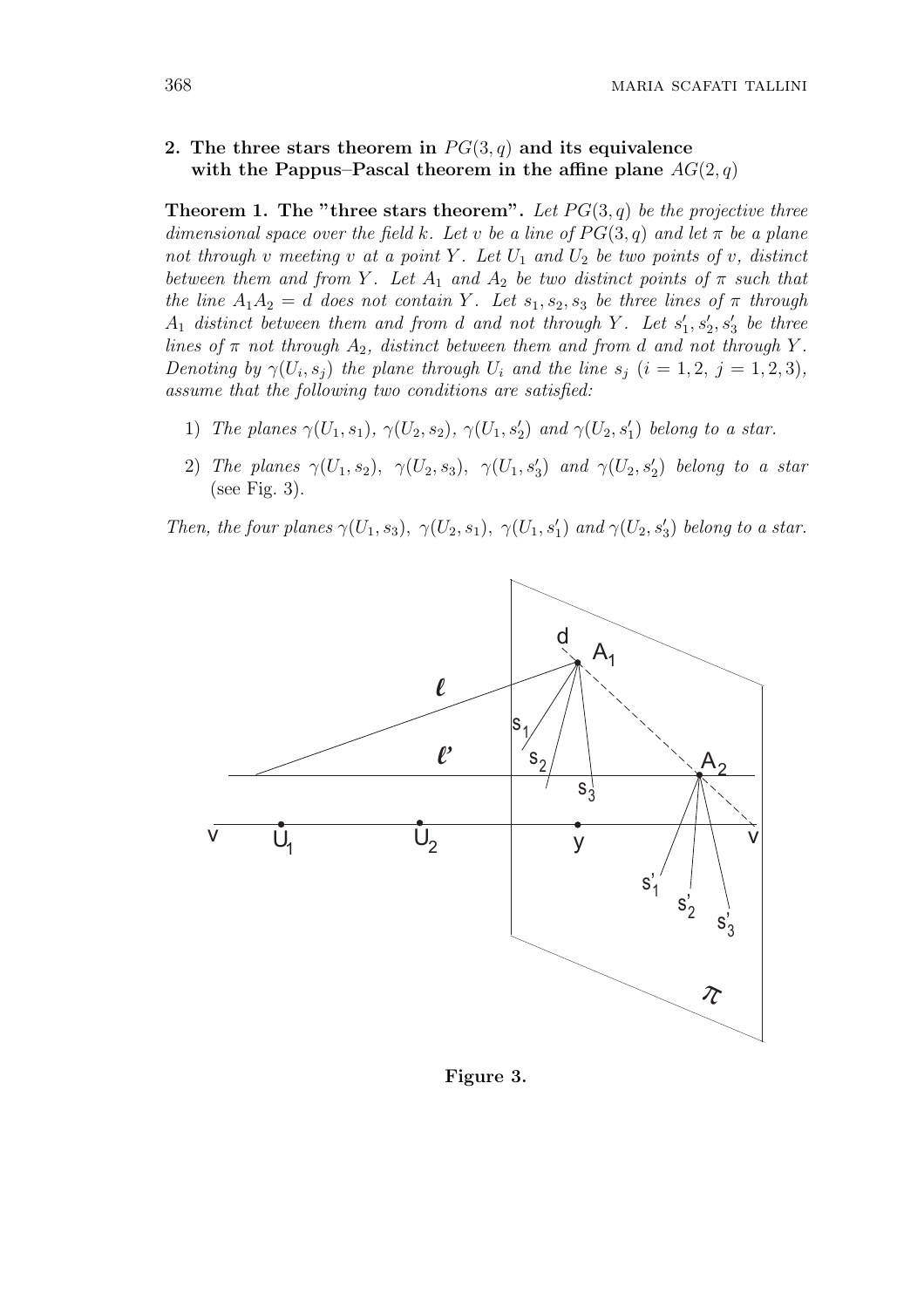**Proof.** Let  $r_1$  and  $r_2$  be the distinct lines of  $AG(2, q)$  representing the points  $A_1$ and  $A_2$ , respectively (see [1]). Such lines are not parallel, since the line d does not pass through Y and so they meet at a point D. The lines  $s_1, s_2, s_3$  are represented in  $AG(2, q)$ , by three pencils of lines with centres at  $D_1, D_2, D_3$ , respectively, which are distinct between them and from  $D$  and all contained in  $r_1$ .

Similarly, the lines  $s'_1, s'_2, s'_3$  are represented in  $AG(2, q)$  by three pencils of lines with centres  $D'_1, D'_2, D'_3$ , respectively, all contained in  $r_2$ . We remark that condition 1) is equivalent to the incidence of the lines  $\ell = \gamma(U_1, s_1) \cap \gamma(U_2, s_2)$ and  $\ell' = \gamma(U_1, s_2') \cap \gamma(U_2, s_1')$ . Now, let us prove that the line  $\ell$ , which belongs to the class a) of [1], in the crashing is represented by the ordered pair of distinct points  $(D_1, D_2)$ . For, let  $S_1$  be a point of  $s_1$ , distinct from  $s_1 \cap s_2$  and let t be the line  $U_1S_1$ . Such a line t meets the line f of the class a), represented by the pair  $(D_1, D_2)$ , since the dotted line t (which belongs to the class e) meets f at the point represented by the ordered pair  $(h_1, h'_1)$ , where  $h_1$  is the line representing  $S_1$  and  $h'_1$  is the line through  $D_2$  and parallel to  $h_1$ .



Figure 4.